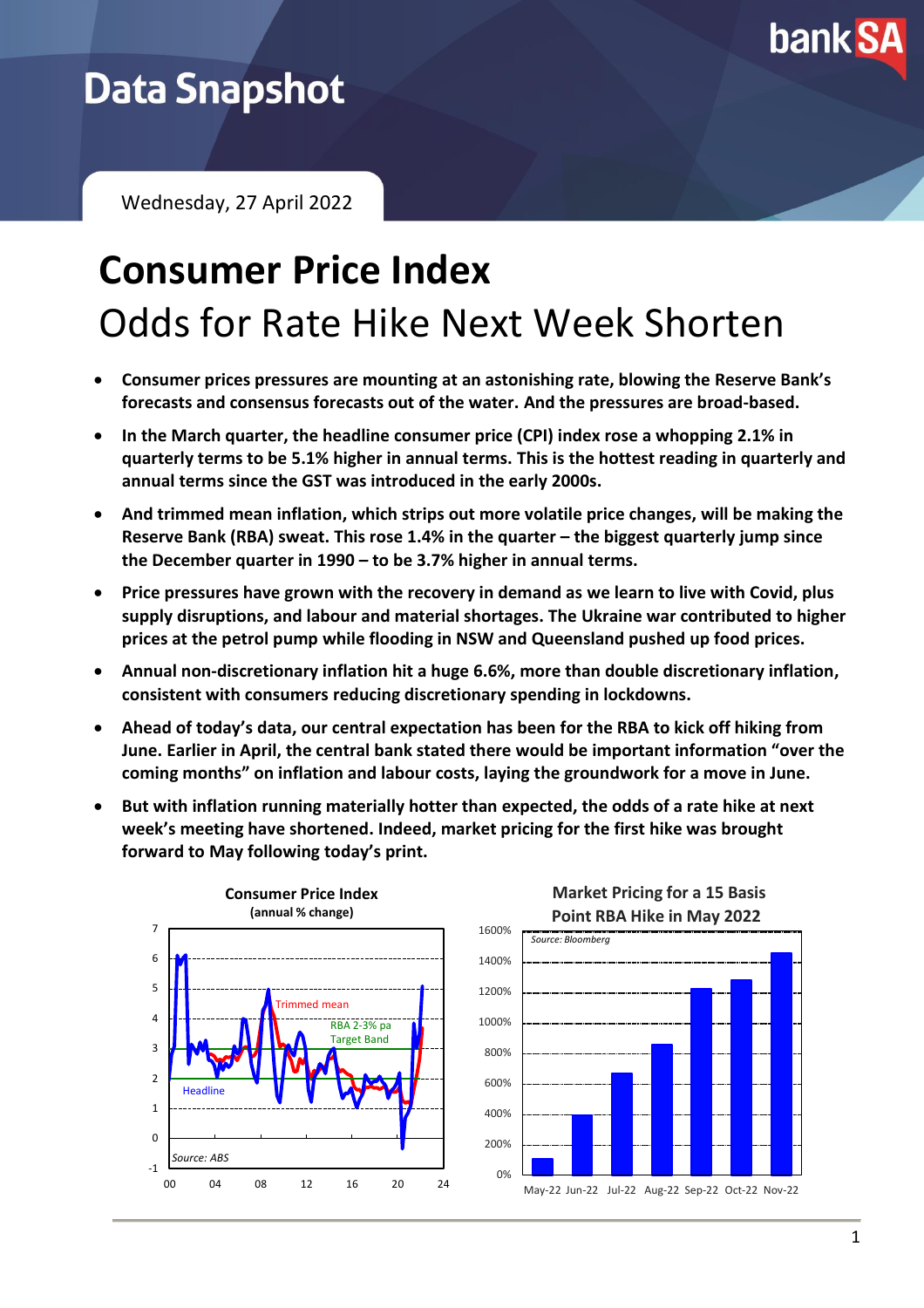#### **Headline and Underlying Inflation**

Prices pressures are mounting at an astonishing rate, blowing the RBA's forecasts and consensus forecasts out of the water.

The numbers were strong across the board. The headline consumer price index rose a whopping 2.1% in quarterly terms to be 5.1% higher in annual terms. This marks the strongest reading in both quarterly and annual terms since the GST was introduced in the early 2000s.

And trimmed mean inflation – which strips out more volatile price movements – will be making the RBA sweat. Trimmed mean inflation rose 1.4% in the quarter – the biggest quarterly jump since the December quarter in 1990 – to be 3.7% higher in annual terms. This indicates that the price pressures are broad-based.

Trimmed mean inflation rose 1.0% in the December quarter, meaning that six-month annualised inflation is running at 4.8%. This measure last reached 4.8% in the September quarter of 2008.

Today's numbers are well above the RBA's 2-3% target band and appear significantly stronger than the central bank's forecasts. In their latest projections from February, the RBA expected annual trimmed mean inflation and headline inflation to reach 3.25% and 3.75%, respectively in the June quarter. And clearly, price pressures are already running hotter than this.

Ahead of today's release, our central expectation was for the RBA to kick off hiking from June. Earlier in April, the central bank stated there would be important information "over the coming months" on inflation and labour costs. This language laid the groundwork for liftoff in June but was predicated on the outlook evolving as expected.

However, inflation is running materially hotter than expected. In turn, it is possible the RBA board could decide they cannot afford to wait until June. This means we could see a rate hike at next week's meeting. Indeed, market pricing for the first rate hike was brought forward to May following today's print.



#### **Groups Analysis**

Prices increased in ten out of eleven CPI groups and deflated modestly in one group.

The key drivers of the increase were transportation, which includes automotive fuels, education and housing.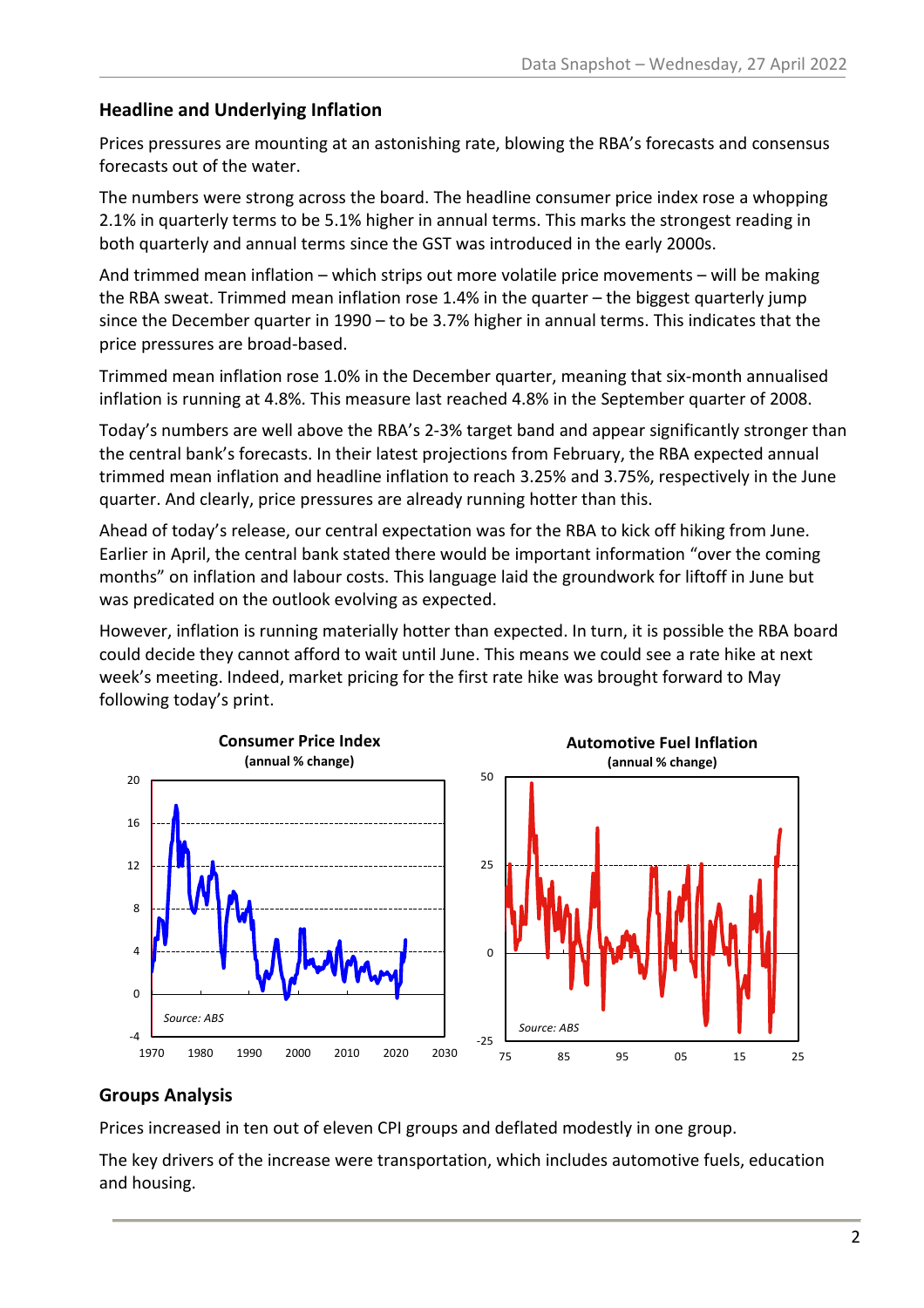The Russian invasion of Ukraine and related spike in commodity prices, most notably in the price of crude oil, contributed to a 4.2% surge in transportation costs in the March quarter – a 31-year high. The rise in transportation costs was underpinned by an 11.0% jump in the price of automotive fuel, which is directly attributable to the surge in the price of crude oil. In annual terms, automotive fuels jumped 35.1%, the fastest annual pace since Iraq's invasion of Kuwait in 1990. The Federal Government's 50% cut to the fuel excise which was announced in the Federal Budget was not factored into the survey, as the change only came into effect on 30 March. As a result, fuel prices will be lower than otherwise in the June quarter.

Further increases in the price of motor vehicles as a result of lingering supply chain issues coupled with solid domestic demand also contributed to the rise in transportation costs in the March quarter.

The cost of education rose 4.5% in the March quarter, to be 4.7% higher in annual terms. A 6.3% jump in tertiary education relating to the implementation of a new fee structure prompted the rise. Secondary education (3.0%) and preschool and primary education (4.5%) also increased in the March quarter, alongside the commencement of the school year.

The cost of housing continued to accelerate in the March quarter rising 2.7% to an annual pace of 6.7%, the fastest since September 2008. The increase was largely attributable to a 5.7% quarterly increase in the cost of new dwellings purchased by owner-occupiers, which has been boosted by swelling construction costs and the unwinding of the government's Homebuilder scheme. Strong housing demand has meant that higher costs resulting from input and labour shortages are increasingly being passed onto consumers. Increases in the cost of rent and other housing related costs also contributed to the rise in prices, although were relatively more subdued.



#### **Price Changes of Selected CPI Categories (Mar 2022, quarterly % Change)**

The price of food increased for a sixth consecutive quarter, jumping 2.8%, the fastest quarterly rise since the March quarter of 2011. Food prices increased across all sub-categories, led by fruit & vegetables (5.8%) and meat and seafoods (4.8%). Increases in the price of fresh food items were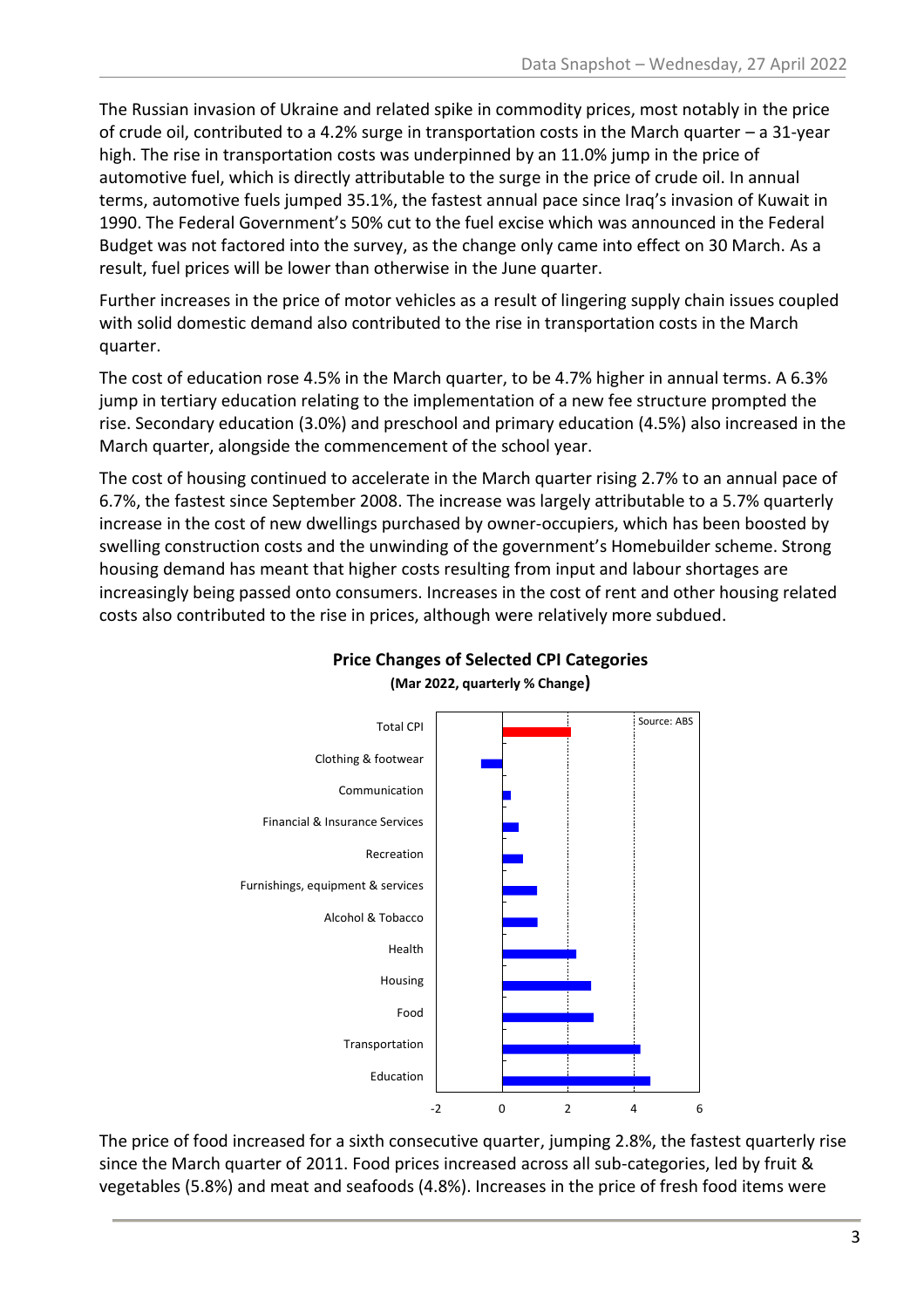largely due to COVID-19 related supply chain disruption and increasing fertiliser and transport costs. Flooding in production areas of NSW and Queensland also contributed to the rising price of fresh food. The cost of meals out & takeaway foods increased 0.7% in the quarter, despite state government voucher initiatives such as 'Dine & Discover' which offset part of the rise.

Alcohol & tobacco and furnishings, household equipment & services each rose 1.1% in the quarter, to be up 1.8% and 4.9%, respectively in annual terms. An increase in alcohol prices following seasonal specials and a lift in the tobacco and beer and spirit excises were responsible for the rise in alcohol and tobacco prices. Among furnishings, household equipment & services, a 3.4% decline in furniture prices was more than offset by the remaining sub-components, including a 6.7% rise in non-durable household products such as toilet paper and paper towel. The cost of childcare was flat in the quarter, as increased fees were offset by additional subsidies which came into effect over the quarter.

A strong rise in the cost of pharmaceutical products and a cyclical reduction in the proportion of people who qualify for subsidies under the pharmaceuticals benefits scheme (PBS) underpinned a 2.3% increase in health costs. Recreation (0.6%), financial & insurance services (0.5%) and communication (0.3%) groups experienced more modest price increases over the quarter.

Clothing and footwear was the only group to record a decline in prices over the quarter, easing 0.6% as excess stock was discounted heavily. Prices for clothing and footwear are 1.5% lower in annual terms.

#### **Discretionary and Non-Discretionary Inflation**

Non-discretionary inflation was running at a whopping 6.6% over the year to the March quarter, more than double discretionary inflation at 2.7%. Non-discretionary inflation captures goods and services that households are less likely to reduce their consumption of, such as food, fuel, housing and health costs. This is consistent with households reducing discretionary consumption alongside lockdowns.



#### **Tradables and Non-tradables Inflation**

Tradable inflation spiked a record 2.8% in the March quarter, while non-tradable inflation increased 1.8% over the same period. The tradable inflation series includes goods and services that are highly exposed to international trade, such as automotive fuel and most food items. The non-tradable series includes goods and services which are mostly influenced by domestic factors,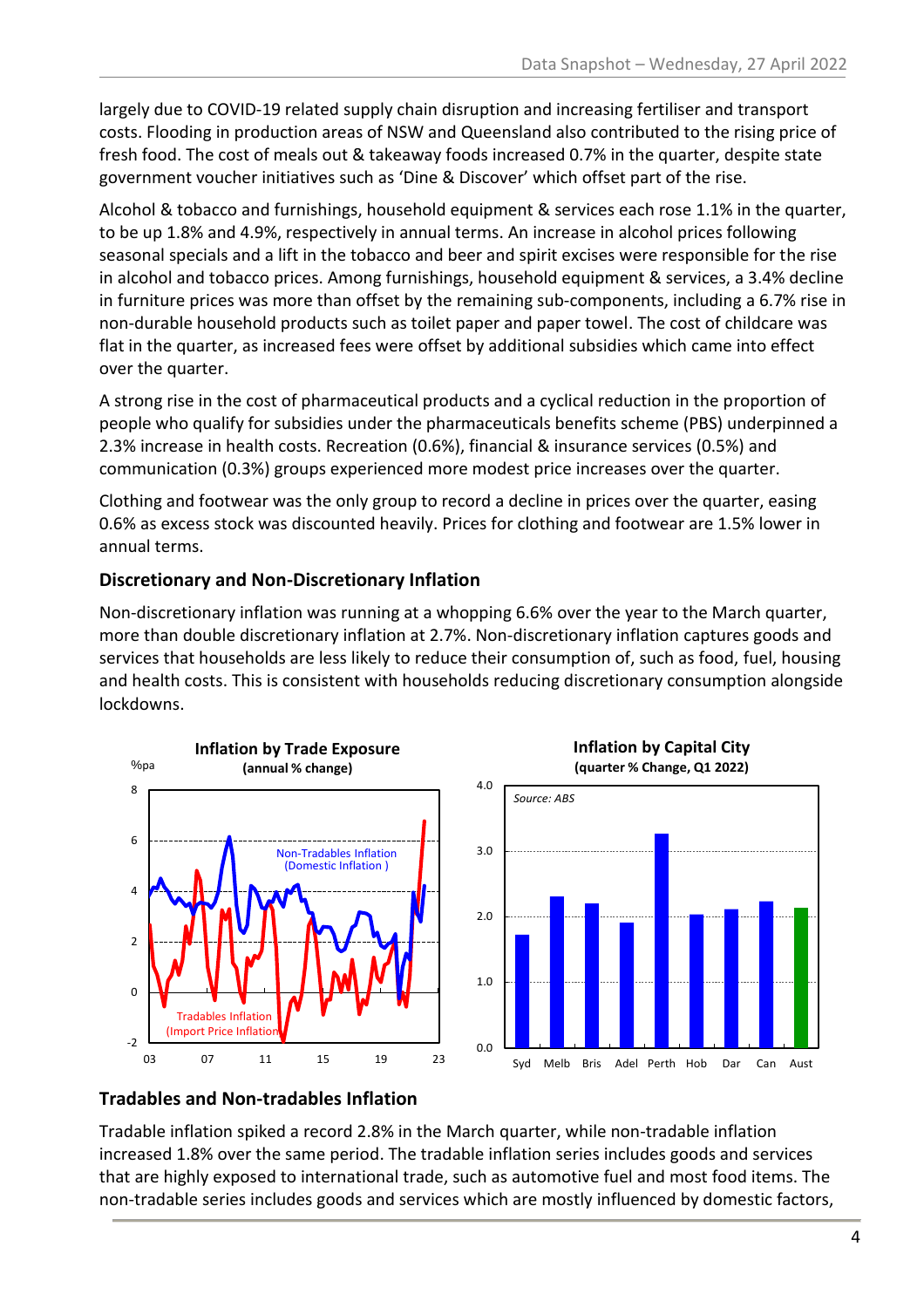such as housing and education.

As expected, global inflationary pressures and the geopolitical conflict which erupted over the March quarter, has translated into a strong spike in tradable inflation. However, non-tradable inflation is also on the move, rising at its fastest quarterly pace since the introduction of GST in the September quarter of 2000.

The spike in tradable inflation was underpinned by a sharp rise in tradable goods in the quarter (2.9%), reflecting higher automotive fuel costs. This was partially offset by an 8.4% decline in tradable services, owing to cheaper international travel. In annual terms, tradable inflation jumped to a record high at 6.8%, eclipsing the previous record of 5.3% set in the June quarter 2001.

Meanwhile, the rise in the non-tradable inflation recorded in the March quarter was broad-based across both goods (2.9%) and services (1.2%). This was underscored by large price increases for the purchase of new dwellings and for tertiary education. Non-tradable inflation increased at an annual rate of 4.2%, the fastest pace in 8½ years.

#### **Inflation by capital cities**

Inflation accelerated across all capital cities in the March quarter, save for Hobart. Perth (3.3%) led the way, followed by Melbourne (2.3%). Both cities recorded the fastest quarterly pace of inflation in over 21 years, since the September quarter 2000. Brisbane (2.2%), Canberra (2.2%), Darwin (2.1%) and Hobart (2.0%) all recorded quarterly inflation above two per cent, while inflation was slightly softer in Adelaide (1.9%) and Sydney (1.7%).

The surge in prices in Perth over the March quarter was underpinned by a more pronounced increase in housing costs, while sharp rises in the prices of automotive fuels, housing costs and food items were the main contributors to inflation across the capital cities.

In annual terms, inflation ranged from 7.6% in Perth, to 4.4% in Sydney. Inflation reached its fastest annual pace 13½ years in Sydney, Melbourne and Adelaide, while annual inflation hit a more than 20-year high in Brisbane and Canberra. At 7.6%, the annual pace of inflation in Perth is the highest since June 1990.

#### **Outlook**

Today's data have shortened the odds of the RBA lifting the cash rate next week. Our central expectation is the central bank will kick off hikes from June, but an earlier move cannot be ruled out. Indeed, interest-rate markets are now fully priced for a 15 basis point rate hike in May, brought forward from June. The RBA previously suggested they would like to see the next wages print in on May 18 but it could be possible the board decides they cannot afford to wait that long.

We expect inflation will remain elevated over the remainder of the year before pressures begin to ease in 2023.

And the labour market is set to tighten even further. We expect the unemployment rate will fall below 3.5% later this year. There are widespread reports of labour shortages. Inevitably, this will feed through to higher wages and broader price pressures.

On this backdrop, an RBA rate hike is just around the corner.

**Matthew Bunny and Jameson Coombs**

Ph: (02) 8254 0023